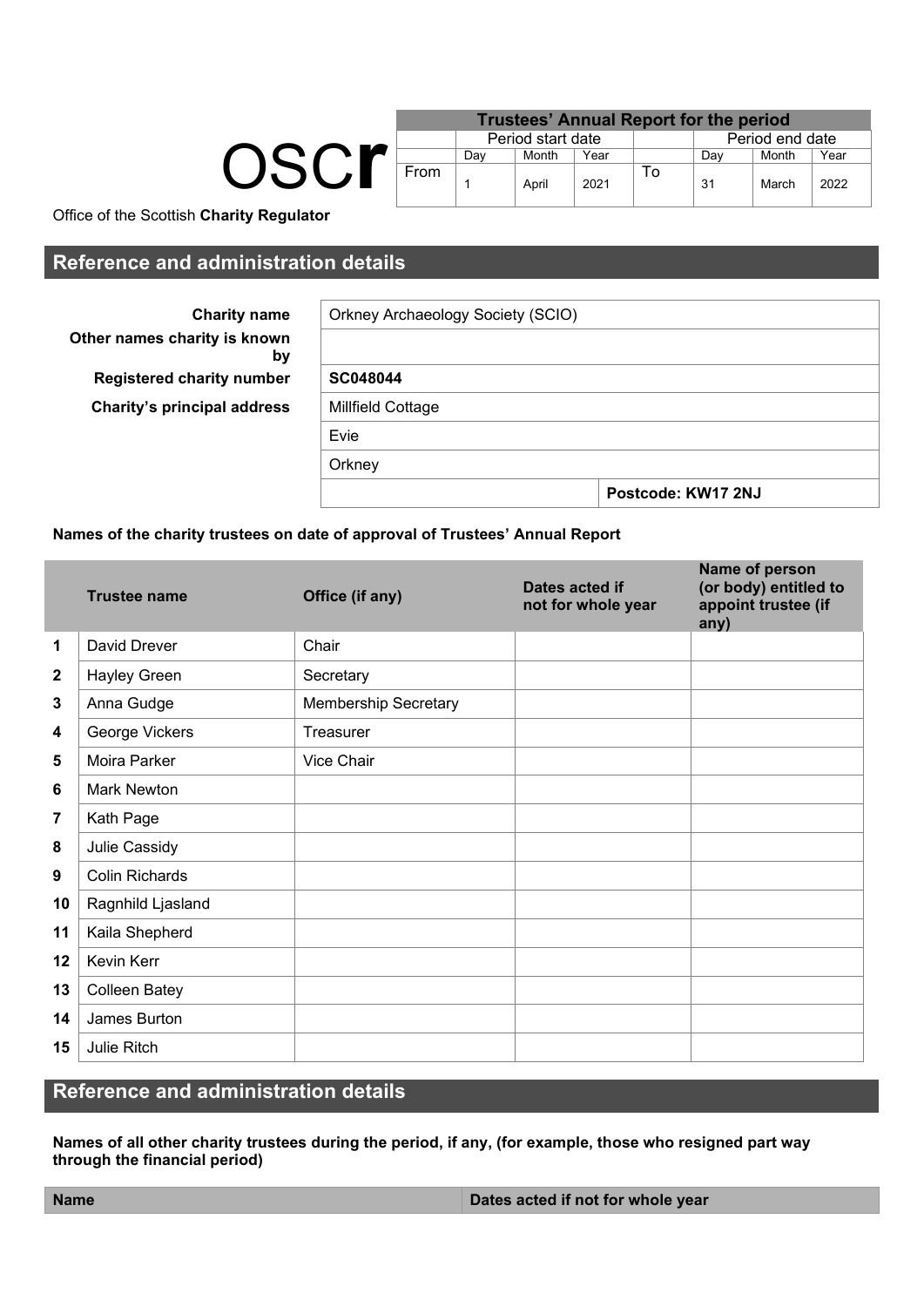### **Structure, governance and management**

| Type of governing document          | Constitution. Draft was agreed with OSCR in January 2018 and the final<br>version as approved by the AGM in 2018.                                                                        |
|-------------------------------------|------------------------------------------------------------------------------------------------------------------------------------------------------------------------------------------|
| Trustee recruitment and appointment | All trustees are voluntary and unpaid.<br>Trustees are appointed at the AGM. Anyone wishing to become a trustee<br>at any other time can apply and they will be considered by the Board. |

### **Objectives and activities**

**Summary of the main activities** 

**Charitable purposes**

Orkney Archaeology Society's purpose is to educate the people of Orkney, and beyond, about the art, heritage and culture of the people who have lived in Orkney from pre-historic times to the near present day. Orkney has a rich history of evidenced occupation over the last 8,000 years, and there is keen, and growing, interest in its past.

The Society will meet these objectives by;

- Arranging educational public meetings, talks and events which will be free to attend and open to all. Where possible, talks will be filmed and made available on the Internet.
- Undertaking fund raising activities to support organisations and individuals working to advance understanding of Orkney archaeology and culture, publicising and encouraging grant applications, and assessing each application based on its archaeological merit and cost effectiveness.
- Organising, publicising, taking part in and supporting active archaeology focused projects in Orkney, including those with cultural and artistic elements, as well as projects with a more traditional heritage focus.
- Raising the profile of archaeology in Orkney, including through the publication of a professionally printed Annual Review detailing archaeological finds and excavations across Orkney.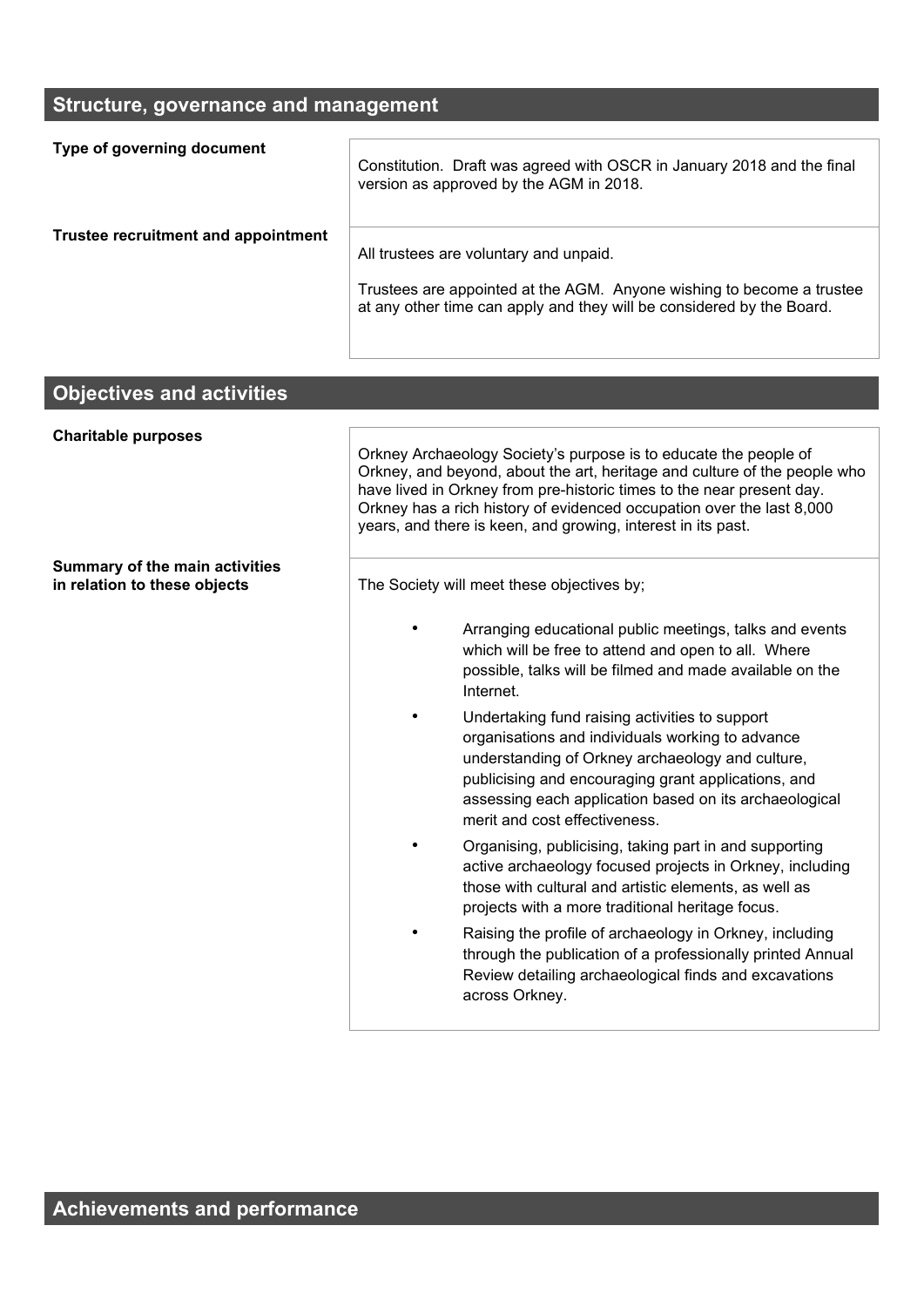Summary of the main achievements of the charity during the financial period **Programme of events, April 2021 to March 2022:** 

Because of the Coronavirus pandemic all events have been on-line. We held our AGM via Zoom in May 2021 and had an excellent attendance with strong feedback from Members that they appreciated being able to attend our AGM despite not physically being in Orkney. As a result, the Board has agreed that all AGMs will be held via Zoom, to maximise our engagement with our full membership.

#### **St Magnus Graffiti Project:**

The Project was on hold until Spring 2021 when Dr Antonia Thomas was able to get access back into the Cathedral. We agreed with HLF that the project would be formally closed, which has been done. Dr Thomas was our Guest Speaker at our AGM on 26 May 2021. In February and March 2022 the final text of the draft Graffiti leaflet was agreed and sent to print, with hard copies due to arrive for launch and distribution in April 2022. At this point this phase of this project formally completes, and it is expected that there will be discussions about a future phase during 2022/23.

#### **Brochtoberfest:**

OAS ran an on-line Brochtoberfest from 9th – 17th October 2021. Attendance was excellent and plans are being discussed for the 2022 event.

#### **Viking Festival:**

OAS worked in partnership with Orkney Time Travel to host a part virtual / part real life Viking Festival from 9th – 19th September 2021. This was very successful and we are now working on a similar event from 8th to 18th September 2022.

#### **Shop2021:**

The Ness re-opened under limited conditions and for 6 weeks in Summer 2021. OAS ran the shop having risk assessed our approach for COVID. Although numbers attending the site were significantly down on 2019 (the last year the site had been open) we were still able to make a good profit both for OAS and for the Ness. As always we used our profit to support our contribution to the Grants target.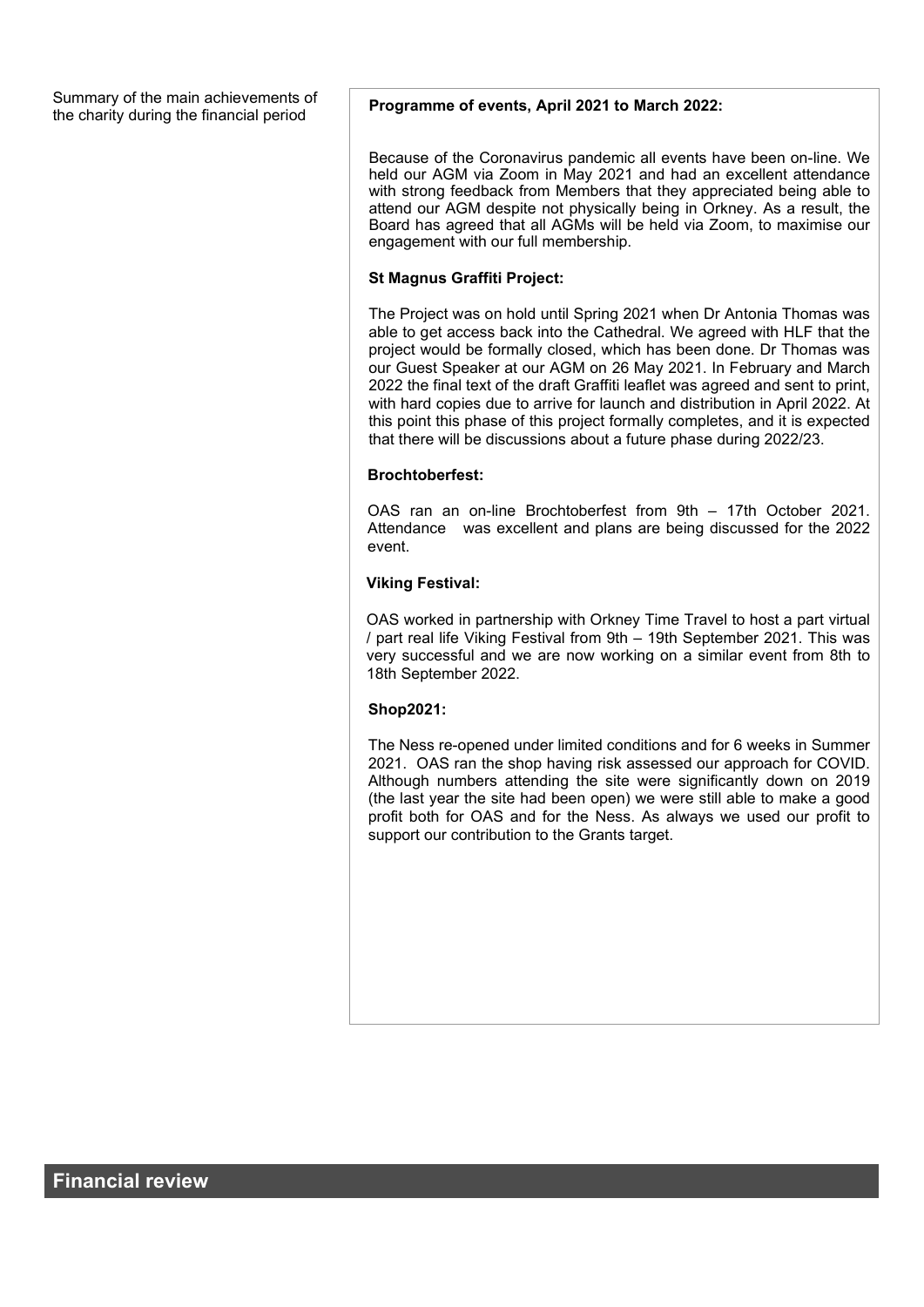| Brief statement of the charity's policy<br>on reserves | No formal policy apart from an agreement at the 2019 Annual Planning<br>day, held in January, to aim to hold a minimum of £5,000 as a reserve. As<br>we do not employ any staff other than the shop worker for 6 weeks in the<br>Summer, and we have no ongoing liabilities or debts, the Board are<br>comfortable that this is sufficient for our immediate purposes. In 2021/22<br>OAS were the beneficiary of an inheritance which has meant the Board is<br>now seeking independent financial advise to make sure it is managed in<br>such a way which supports our overall aims and objectives |
|--------------------------------------------------------|-----------------------------------------------------------------------------------------------------------------------------------------------------------------------------------------------------------------------------------------------------------------------------------------------------------------------------------------------------------------------------------------------------------------------------------------------------------------------------------------------------------------------------------------------------------------------------------------------------|
| Details of any deficit                                 | At the end of the financial year OAS reports a surplus of £67,162 (2021)<br>deficit £3,005) and a closing bank balance of £102,716. £12,832 of this<br>balance is restricted for various projects, the remaining balance is<br>unrestricted for use at the discretion of the trustees in furtherance of the<br>objects of the charity.                                                                                                                                                                                                                                                              |
| Donated facilities and services (if any)               | All Trustees volunteer their time.                                                                                                                                                                                                                                                                                                                                                                                                                                                                                                                                                                  |
| <b>Declaration</b>                                     |                                                                                                                                                                                                                                                                                                                                                                                                                                                                                                                                                                                                     |

**The trustees declare that they have approved the trustees' report above.** 

**This report was reviewed and agreed at the OAS Board meeting on 13th May 2022, and presented to the AGM on 27th May 2022**

**Signed on behalf of the charity's trustees**

| Signature(s)          |                     |               |
|-----------------------|---------------------|---------------|
| Full name(s)          | <b>Hayley Green</b> | David Drever  |
| Position (e.g. Chair) | Secretary           | Chair         |
| <b>Date</b>           | 13th May 2022       | 13th May 2022 |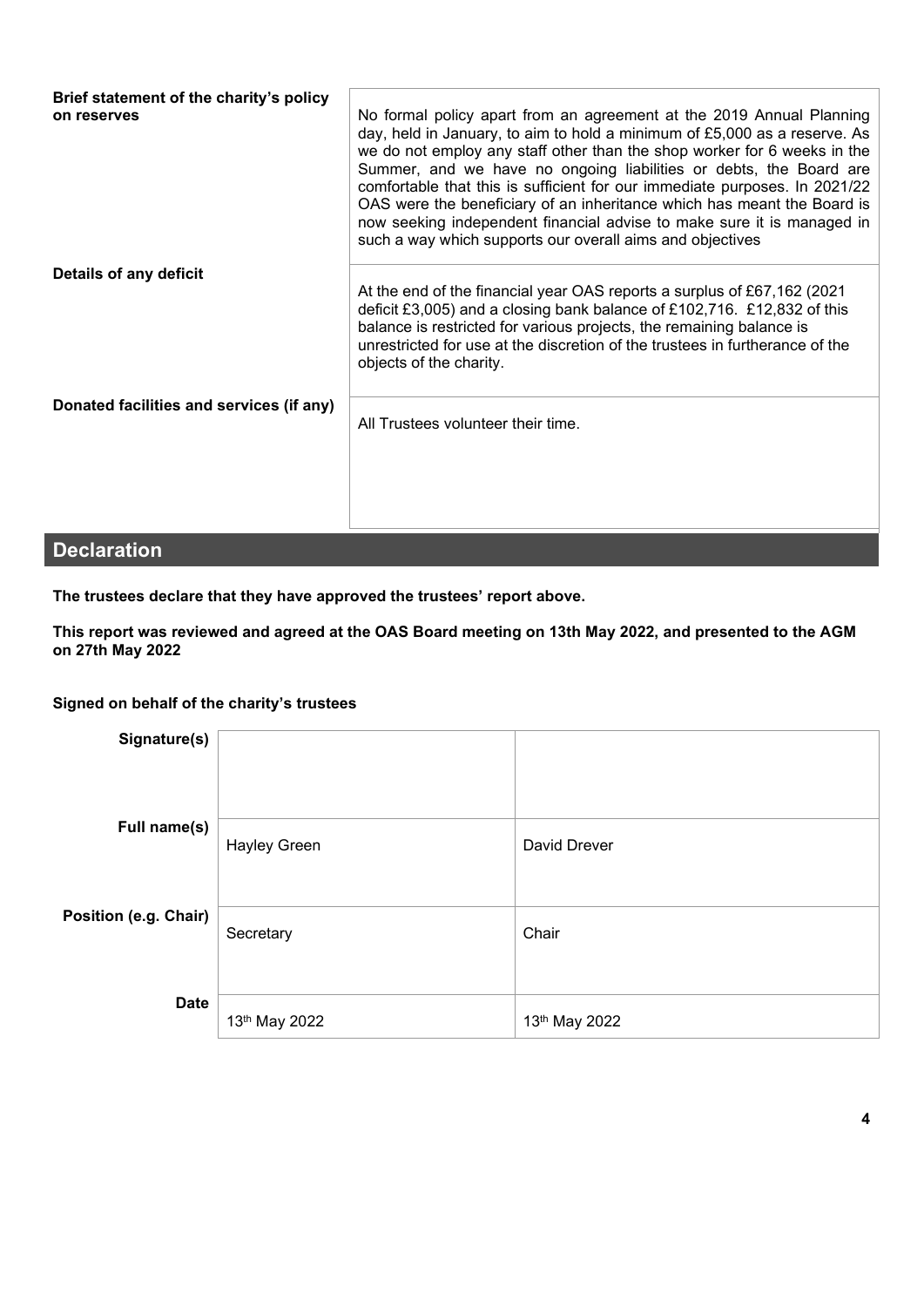

Office of the Scottish **Charity Regulator**

|                                                                   |                                                                                                                                                                                                                                                                                                                                                                                                                                                                                                                                                                                                                   |                                                                                                                                                                                                                                                                                                                                                                                                                                                                                                                                             |                                              |    |       | Independent examiner's report on the accounts <sub>v2</sub>                    |      |  |  |  |
|-------------------------------------------------------------------|-------------------------------------------------------------------------------------------------------------------------------------------------------------------------------------------------------------------------------------------------------------------------------------------------------------------------------------------------------------------------------------------------------------------------------------------------------------------------------------------------------------------------------------------------------------------------------------------------------------------|---------------------------------------------------------------------------------------------------------------------------------------------------------------------------------------------------------------------------------------------------------------------------------------------------------------------------------------------------------------------------------------------------------------------------------------------------------------------------------------------------------------------------------------------|----------------------------------------------|----|-------|--------------------------------------------------------------------------------|------|--|--|--|
| <b>Report to the</b><br>trustees/members of                       | Charity name<br>ORKNEY ARCHAEOLOGY SOCIETY SCIO                                                                                                                                                                                                                                                                                                                                                                                                                                                                                                                                                                   |                                                                                                                                                                                                                                                                                                                                                                                                                                                                                                                                             |                                              |    |       |                                                                                |      |  |  |  |
| <b>Registered charity</b><br>number                               | <b>SCIO SC048044</b>                                                                                                                                                                                                                                                                                                                                                                                                                                                                                                                                                                                              |                                                                                                                                                                                                                                                                                                                                                                                                                                                                                                                                             |                                              |    |       |                                                                                |      |  |  |  |
| On the accounts of the                                            |                                                                                                                                                                                                                                                                                                                                                                                                                                                                                                                                                                                                                   | Period start date                                                                                                                                                                                                                                                                                                                                                                                                                                                                                                                           |                                              |    |       | Period end date                                                                |      |  |  |  |
| charity for the period                                            | Day                                                                                                                                                                                                                                                                                                                                                                                                                                                                                                                                                                                                               | Month                                                                                                                                                                                                                                                                                                                                                                                                                                                                                                                                       | Year                                         |    | Day   | Month<br>Year                                                                  |      |  |  |  |
|                                                                   | 01                                                                                                                                                                                                                                                                                                                                                                                                                                                                                                                                                                                                                | 04                                                                                                                                                                                                                                                                                                                                                                                                                                                                                                                                          | 2021                                         | to | 31    | 03                                                                             | 2022 |  |  |  |
| Set out on pages                                                  |                                                                                                                                                                                                                                                                                                                                                                                                                                                                                                                                                                                                                   |                                                                                                                                                                                                                                                                                                                                                                                                                                                                                                                                             | $6 - 7$                                      |    |       | (remember to include the page<br>numbers of additional sheets)                 |      |  |  |  |
| <b>Respective</b><br>responsibilities of<br>trustees and examiner |                                                                                                                                                                                                                                                                                                                                                                                                                                                                                                                                                                                                                   | The charity's trustees are responsible for the preparation of the accounts in accordance<br>with the terms of the Charities and Trustee Investment (Scotland) 2005 Act and the<br>Charities Accounts (Scotland) Regulations 2006. The charity trustees consider that the<br>audit requirement of Regulation 10(1) (d) of the Accounts Regulations does not apply. It<br>is my responsibility to examine the accounts as required under section $44(1)$ (c) of the<br>Act and to state whether particular matters have come to my attention. |                                              |    |       |                                                                                |      |  |  |  |
| <b>Basis of independent</b><br>examiner's statement               | My examination is carried out in accordance with Regulation 11 of the Charities<br>Accounts (Scotland) Regulations 2006. An examination includes a review of the<br>accounting records kept by the charity and a comparison of the accounts presented with<br>those records. It also includes consideration of any unusual items or disclosures in the<br>accounts and seeks explanations from the trustees concerning any such matters. The<br>procedures undertaken do not provide all the evidence that would be required in an audit<br>and, consequently, I do not express an audit opinion on the accounts. |                                                                                                                                                                                                                                                                                                                                                                                                                                                                                                                                             |                                              |    |       |                                                                                |      |  |  |  |
| Independent examiner's<br>statement                               | In the course of my examination, no matter has come to my attention.<br>$\mathbf{1}$ .<br>which gives me reasonable cause to believe that in any material respect the<br>requirements:<br>to keep accounting records in accordance with section $44(1)$ (a) of the 2005 Act and<br>$\bullet$<br>Regulation 4 of the 2006 Accounts Regulations, and<br>to prepare accounts which accord with the accounting records and comply with<br>$\bullet$<br>Regulation 9 of the 2006 Accounts Regulations                                                                                                                  |                                                                                                                                                                                                                                                                                                                                                                                                                                                                                                                                             |                                              |    |       |                                                                                |      |  |  |  |
|                                                                   | 2.                                                                                                                                                                                                                                                                                                                                                                                                                                                                                                                                                                                                                | have not been met, or                                                                                                                                                                                                                                                                                                                                                                                                                                                                                                                       |                                              |    |       | to which, in my opinion, attention should be drawn in order to enable a proper |      |  |  |  |
|                                                                   |                                                                                                                                                                                                                                                                                                                                                                                                                                                                                                                                                                                                                   |                                                                                                                                                                                                                                                                                                                                                                                                                                                                                                                                             | understanding of the accounts to be reached. |    |       |                                                                                |      |  |  |  |
| Signed:                                                           |                                                                                                                                                                                                                                                                                                                                                                                                                                                                                                                                                                                                                   |                                                                                                                                                                                                                                                                                                                                                                                                                                                                                                                                             |                                              |    | Date: |                                                                                |      |  |  |  |
|                                                                   | David Campbell                                                                                                                                                                                                                                                                                                                                                                                                                                                                                                                                                                                                    |                                                                                                                                                                                                                                                                                                                                                                                                                                                                                                                                             |                                              |    |       |                                                                                |      |  |  |  |
| Address:                                                          |                                                                                                                                                                                                                                                                                                                                                                                                                                                                                                                                                                                                                   | Voluntary Action Orkney                                                                                                                                                                                                                                                                                                                                                                                                                                                                                                                     |                                              |    |       |                                                                                |      |  |  |  |
|                                                                   | Bridge Street                                                                                                                                                                                                                                                                                                                                                                                                                                                                                                                                                                                                     |                                                                                                                                                                                                                                                                                                                                                                                                                                                                                                                                             |                                              |    |       |                                                                                |      |  |  |  |
|                                                                   | Kirkwall                                                                                                                                                                                                                                                                                                                                                                                                                                                                                                                                                                                                          |                                                                                                                                                                                                                                                                                                                                                                                                                                                                                                                                             |                                              |    |       |                                                                                |      |  |  |  |
|                                                                   |                                                                                                                                                                                                                                                                                                                                                                                                                                                                                                                                                                                                                   | Orkney. KW15 1HR                                                                                                                                                                                                                                                                                                                                                                                                                                                                                                                            |                                              |    |       |                                                                                |      |  |  |  |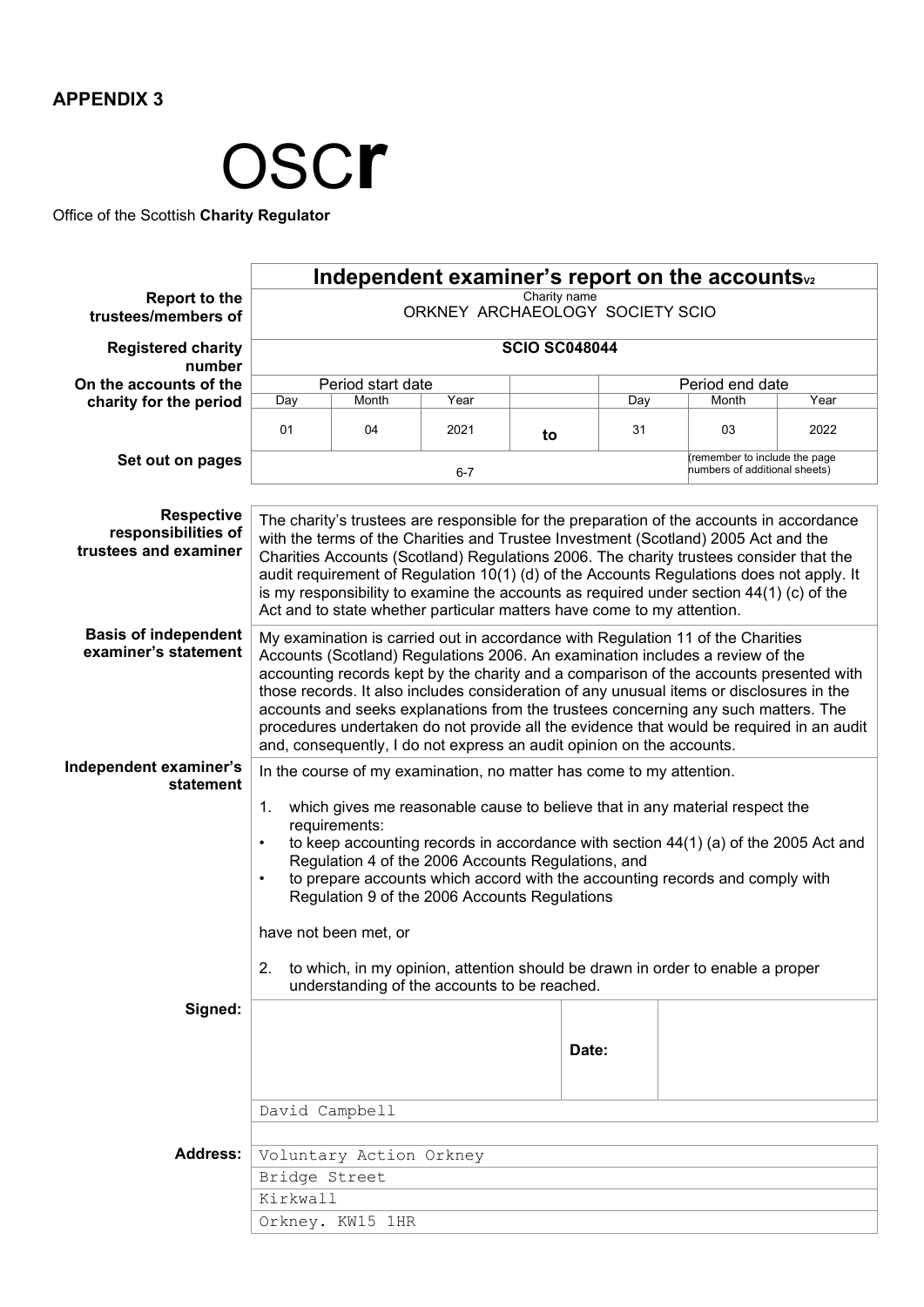

| Office of the Scottish Charity Regulator                 | Enter charity name below<br><b>Okrney Archaeology Society SCIO</b> |                                               |                                  |    |                                 |                                      | Enter SC No. below<br>SC048044    |
|----------------------------------------------------------|--------------------------------------------------------------------|-----------------------------------------------|----------------------------------|----|---------------------------------|--------------------------------------|-----------------------------------|
|                                                          |                                                                    | <b>Receipts and payments accounts</b>         |                                  |    |                                 |                                      |                                   |
|                                                          | For the period<br>from                                             | Period start date<br>Dav<br>Month<br>01<br>04 | Year<br>2021                     | to | Month<br>Day<br>31<br>03        | Period end date<br>Year<br>2022      |                                   |
| Section A Statement of receipts and payments             |                                                                    |                                               |                                  |    |                                 |                                      |                                   |
|                                                          | <b>Unrestricted</b><br>funds                                       | <b>Restricted</b><br>funds                    | Expendable<br>endowment<br>funds |    | Permanent<br>endowment<br>funds | <b>Total funds</b><br>current period | <b>Total funds last</b><br>period |
|                                                          | to nearest £                                                       | to nearest £                                  | to nearest £                     |    | to nearest £                    | to nearest £                         | to nearest £                      |
| <b>A1 Receipts</b>                                       |                                                                    |                                               |                                  |    |                                 |                                      |                                   |
| Donations                                                | 2,707                                                              | 10,303                                        |                                  |    |                                 | 13,010                               | 3,379                             |
| Legacies                                                 | 56,625                                                             | 1,000                                         |                                  |    |                                 | 57,625                               |                                   |
| Grants                                                   |                                                                    |                                               |                                  |    |                                 |                                      |                                   |
| Receipts from fundraising activities                     |                                                                    |                                               |                                  |    |                                 |                                      |                                   |
| Gross trading receipts                                   | 28,767                                                             | $\blacksquare$                                |                                  |    |                                 | 28,767                               | 3,530                             |
| Income from investments other than<br>land and buildings |                                                                    |                                               |                                  |    |                                 |                                      |                                   |
| Rents from land & buildings                              |                                                                    |                                               |                                  |    |                                 |                                      |                                   |
| Gross receipts from other charitable<br>activities       | 5,561                                                              |                                               |                                  |    |                                 | 5,561                                | 5,236                             |
| A1 Sub total                                             | 93,660                                                             | 11,303                                        |                                  |    |                                 | 104,963                              | 12,145                            |
| A2 Receipts from asset &<br>investment sales             |                                                                    |                                               |                                  |    |                                 |                                      |                                   |
| Proceeds from sale of fixed assets                       |                                                                    |                                               |                                  |    |                                 |                                      |                                   |
| Proceeds from sale of investments<br>A2 Sub total        |                                                                    | ä,                                            | ٠                                |    |                                 |                                      |                                   |
| <b>Total receipts</b>                                    | 93,660                                                             | 11,303                                        |                                  |    |                                 | 104,963                              | 12,145                            |
|                                                          |                                                                    |                                               |                                  |    |                                 |                                      |                                   |
| <b>A3 Payments</b>                                       |                                                                    |                                               |                                  |    |                                 |                                      |                                   |
| Expenses for fundraising activities                      |                                                                    | $\blacksquare$                                |                                  |    |                                 |                                      | 92                                |
| Gross trading payments                                   | 27,492                                                             |                                               |                                  |    |                                 | 27,492                               | 5,154                             |
| Investment management costs                              |                                                                    |                                               |                                  |    |                                 |                                      |                                   |

| total<br>Δ΄<br>A3 Sub<br>____ | 37,792 |  |  | 37,801 | 15,150 |
|-------------------------------|--------|--|--|--------|--------|

Payments relating directly to charitable

#### **A4 Payments relating to asset and**

| investment movements           |        |                |        |        |                |         |
|--------------------------------|--------|----------------|--------|--------|----------------|---------|
| Purchases of fixed assets      |        |                |        |        | $\blacksquare$ |         |
| Purchase of investments        |        |                |        |        | $\blacksquare$ |         |
| A4 Sub total                   |        | $\blacksquare$ |        |        | $\blacksquare$ |         |
|                                |        |                |        |        |                |         |
| <b>Total payments</b>          | 37,792 | 9              |        |        | 37,801         | 15,150  |
|                                |        |                |        |        |                |         |
| Net receipts / (payments)      | 55,868 | 11,294         |        |        | 67,162         | (3,005) |
|                                |        |                |        |        |                |         |
| A5 Transfers to / (from) funds |        |                |        |        |                |         |
|                                |        |                |        |        |                |         |
| Surplus / (deficit) for year   | 55,868 | 11,294         | $\sim$ | $\sim$ | 67,162         | (3,005) |

activities | 3,630 | | 9 | | | | | | 3,639 | 5,047 Grants and donations <sub>5,230</sub> | 5,230 | 3,357 Governance costs: **- -**  Audit / independent examination<br> **Audit / independent examination** Preparation of annual accounts<br> **Example 2018** 

> Legal costs **- - - -**  Other - Accounting **1,440** | 1,440 | 1,500 **1,600 1,600 1,600**

> > **-**